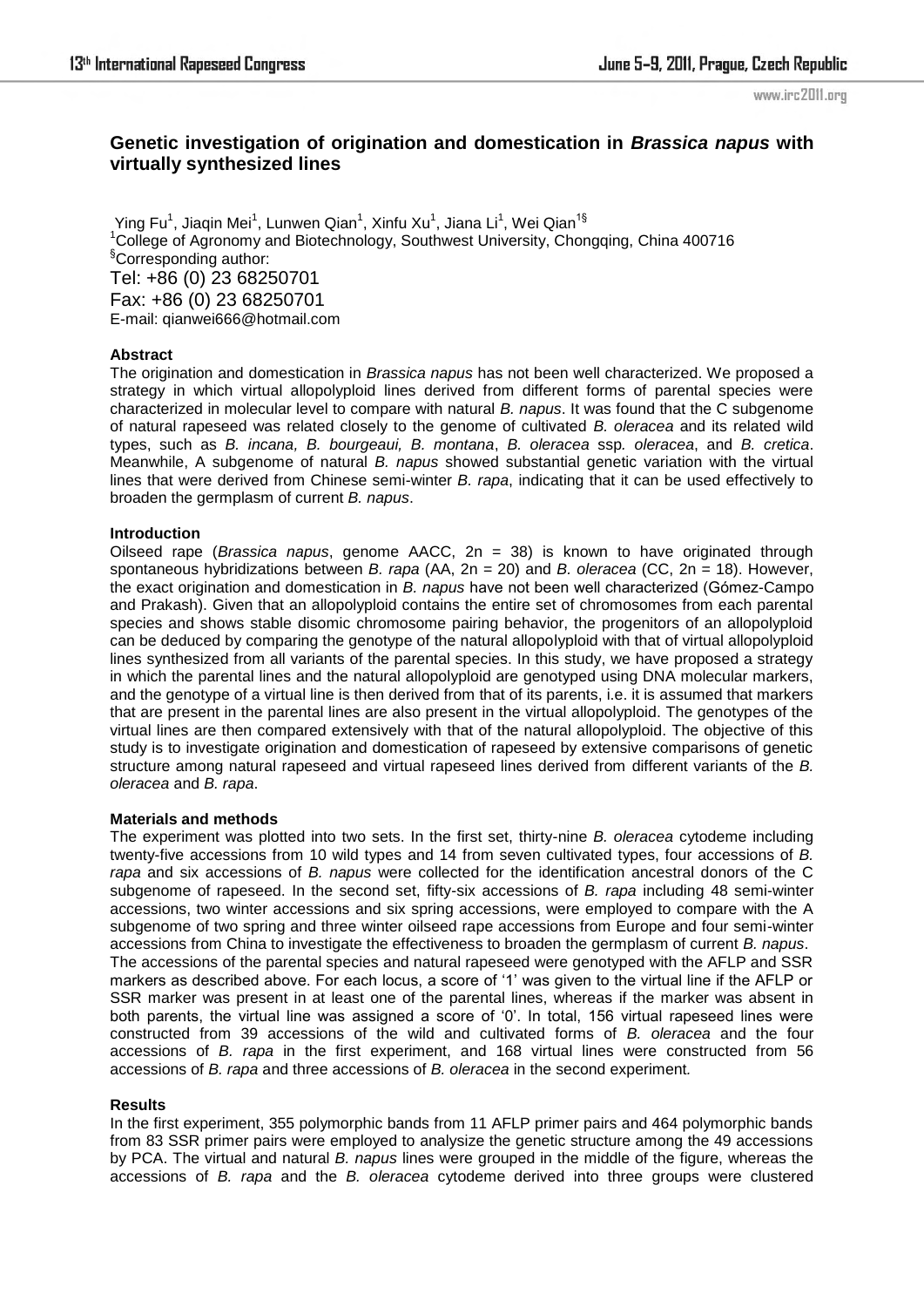#### www.irc2011.org

separately in the upper left and lower right corners, respectively. All six natural accessions from the three distinct gene pools of rapeseed (European winter, Chinese semi-winter, and European spring rapeseed) were clustered closely with the virtual lines derived from the accessions in group C-I classified by Mei et al. (2011), indicating that the types in group C-I or their progenies may be the ancestral donors of the C subgenome in rapeseed.

In the second experiment, 297 polymorphic bands from 66 SSR primer pairs were used to analysize the genetic distance among 68 accessions of *Brassica*. The greatest genetic distance was between natural oilseed rape and the virtual lines derived from semi-winter *B. rapa*, followed by those derived from winter *B. rapa*, whereas the least genetic distance was between natural oilseed rape and the virtual lines derived from spring *B. rapa*. This indicates that semi-winter *B. rapa* can be used more effectively than the other ecotypes to broaden the germplasm of current oilseed rape breeding material.

#### **Discussion**

Ancestors of allopolyploidy are important sources for crop improvement because they can provide beneficial alleles or genes, and widen the genetic base of *B. napus*. In this study, natural accessions of rapeseed from three divergent gene pools clustered together when compared with virtual rapeseed lines and parental species by PCA. This indicates that the amount of variation in natural rapeseed is small compared with that in the parental species, and that there is great potential to widen the genetic base of natural rapeseed by using the parental species. Our data suggest that it might be more effective to broaden the diversity of rapeseed by using wild types of *B. oleracea* in C-II and C-III, such as *B. macrocarpa*, *B. rupestris*, *B. villosa*, *B. insularis*, and *B. hilarionis* and Chinese semi-winter *B. rapa*.

#### **Acknowledgements**

We thank the CGN in the Netherlands, IPK in Germany, UPM in Spain, Prof. S Snogerup from UL in Sweden, and Prof. C. Quiros from UC Davis for kind support in the collection of materials.

#### **References**

- Gómez-Campo C, Prakash S (1999) Origin and domestication In:Gómez-Campo C (ed) Biology of Brassica coenospecies Netherlands, Elsevier, pp 33-58
- Mei J, Li Q, Qian L, Fu Y, Li J, Frauen M, Qian W (2011) Genetic investigation of the origination of allopolyploid with virtually synthesized lines: Application to the C subgenome of *Brassica napus*. Heredity (on line)
- Qian W, Meng J, Li M, Frauen M, Sass O, Noack J, Jung C (2006) Introgression of genomic components from Chinese *Brassica rapa* contributes to widening the genetic diversity in rapeseed (*B. napus* L.), with emphasis on the evolution of Chinese rapeseed. Theor Appl Genet 113 (1):49- 54